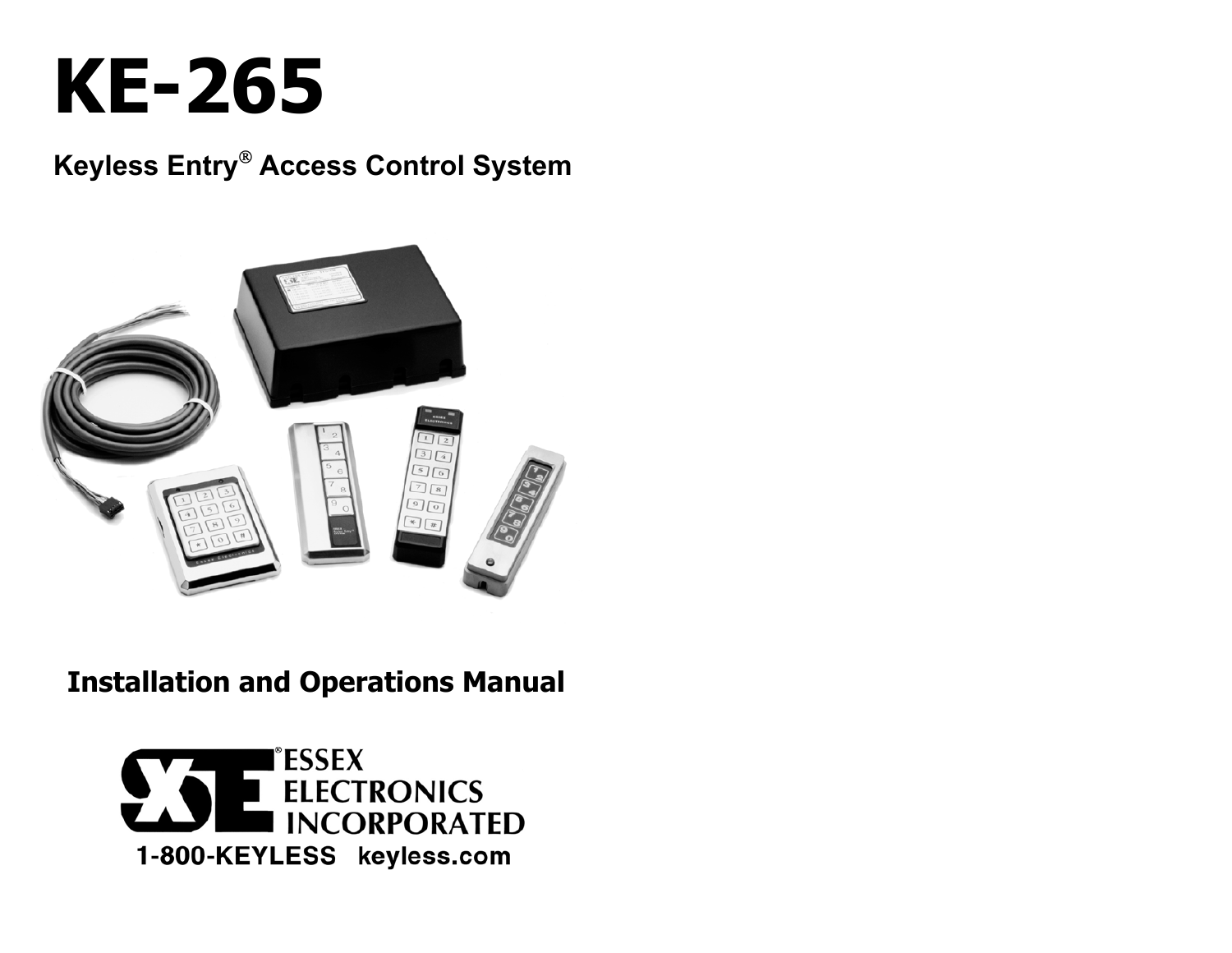# **ESSEX ELECTRONICS, INC.**

### *KE-265 Series*

All rights reserved. No part of this documentation may be reproduced in any form, without prior written consent of Essex Electronics, Inc. Essex Electronics shall not be liable for errors contained in this manual. The information in this document is subject to change without notice. Essex Electronics, Inc. reserves the right to modify this documentation and to make improvements or changes to the product(s) contained in this documentation at any time.

#### **Document Information**

IOMKE265.1103.Rev C Installation/Operations Manual for KE-265, November 2003 Revision C

This documentation is applicable to the KE-265 with Rev. C on the date code label. (Located on the control module circuit board). This documentation is also applicable to prior revisions except where noted.

### **Trademarks**

Keyless Entry<sup>®</sup> is a registered trademark of Essex Electronics, Inc. Lexan<sup>®</sup> is a registered trademark of General Electric Co., USA.

#### **Contact Information**

Essex Electronics, Incorporated 1130 Mark Avenue Carpinteria, CA 93013 (805) 684-7601 FAX (805) 684-0232

Website: keyless.com General email: essex@keyless.com Technical Support email: support@keyless.com

Copyright © 2001-2003 Essex Electronics, Inc. All rights reserved.

## Table of Contents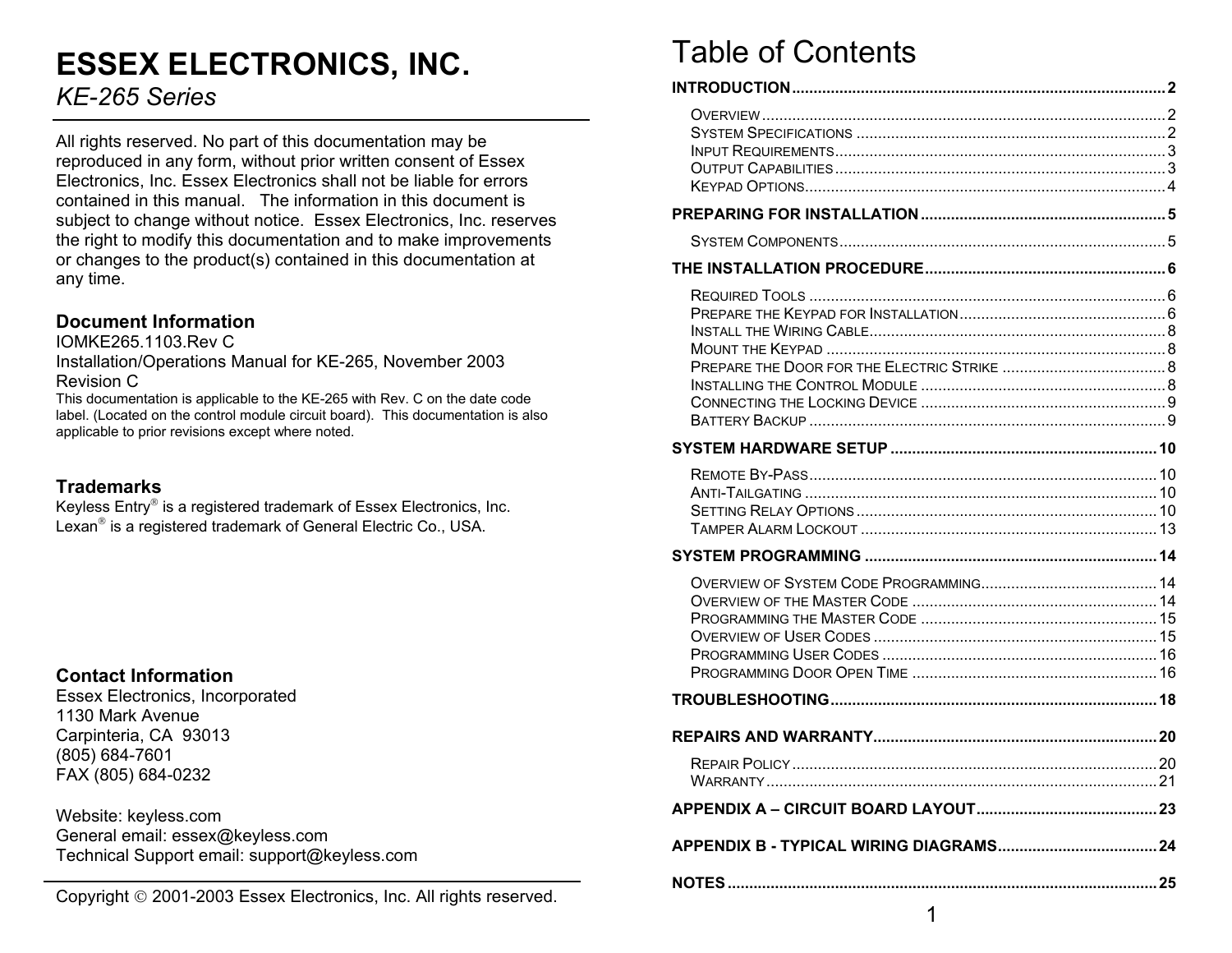# **Introduction** *Input Requirements*

#### *Overview*

The KE-265 is an easy to program, easy to use, stand-alone Keyless Entry® system with features suitable for basic access control requirements. Providing either a voltage output or dry contact closure, the KE-265 is designed to control any fail-safe or fail-secure electric locking device.

The KE-265 features one master code and five user codes. Two relay outputs are available to provide a variety of access control configurations including single door operation with an auxiliary output for a CCTV/Light Controller, a Gate/Garage Door controller or Doorbell activation or the KE-265 can be configured for two door operation.

## – Page 24) *System Specifications*

| Input Requirements:             | 12 to 24V AC/DC                                                           |  |  |
|---------------------------------|---------------------------------------------------------------------------|--|--|
| Standby Current Draw:           | 12V $\rightarrow$ 10 mA                                                   |  |  |
|                                 | $24V \rightarrow 25 \text{ mA}$                                           |  |  |
| Outputs:                        | 2 SPDT Relay contacts at 6 amps (120VAC)                                  |  |  |
|                                 | Voltage or Dry Contact                                                    |  |  |
|                                 | Fail Safe or Fail Secure Relay Configuration                              |  |  |
| Programmable Output:            | 1 to 120 seconds                                                          |  |  |
| (Door Open Time)                | Default $\rightarrow$ 5 seconds                                           |  |  |
| Latching:                       | Manual (Toggle On/Off)                                                    |  |  |
| # of User Codes:                | 6 Codes (1 Master, 5 User)                                                |  |  |
| Code Length:                    | 3 to 8 Digits                                                             |  |  |
| Default Master Code:            | $1 - 3 - 5 - 7 - 9$                                                       |  |  |
| Tamper Alarm:                   | 25 Incorrect Key Presses                                                  |  |  |
| Access Code Protection:         | Non-Volatile Memory                                                       |  |  |
| Keypad Operating                | - 40° C to + 70° C (- 40° F to + 160° F)                                  |  |  |
| Environment:                    | 100 % Relative Humidity                                                   |  |  |
| Keypad Dimensions:              |                                                                           |  |  |
| 5 Pad Non Illuminated           | KP-5S, KP-5SL → 6 $\frac{5}{8}$ " x 2 $\frac{1}{4}$ " x 1/ <sub>2</sub> " |  |  |
| 5 Pad Illuminated               | KP-5DI, KP-5SI → 6 ½" x 1½" x 1%"                                         |  |  |
| 12-Pad 3x4                      | KP-34S, KP-34K, KP-34B $\rightarrow$ 5 1/s" x 3 3/s" x 7/16"              |  |  |
| Thinline 2x6                    | KP-26TS, KP-26TB, KP-26TI, KP-26TR $\rightarrow$ 7 $\frac{1}{8}$          |  |  |
|                                 | $x 1 \frac{3}{4}$ " $x \frac{3}{4}$ "                                     |  |  |
| <b>Control Module Operating</b> | - 40° C to + 49° C (- 40° C to + 120 ° F)                                 |  |  |
| Environment:                    |                                                                           |  |  |
| Control Module Dimensions:      | $7\frac{1}{2}$ " x 5 $\frac{1}{2}$ " x 2 $\frac{1}{2}$ "                  |  |  |

The KE-265 accepts 12 to 24 volts AC/DC. An optional battery charging module and rechargeable Gel Cells are available to keep the system operational for up to 24 hours during a power interruption. System current draw (maximum):

Standby: 10mA at 12 volts, 25mA at 24 volts During Operation: **.**25 amps max (with illuminated Keypad)

⊗**IMPORTANT:** The maximum current draw allowed is 1 amp. (3 amps with battery back-up for fail-secure applications only.) Check the specifications of your locking device. Make sure that the locking device and the KE-265 (**.**25 amps) combined draw less than 1 amp. For locking devices that draw more current, a separate power supply is required. (See Appendix B

 Note: If connecting DC, make the connections to "DC IN/OUT" instead of "12-24V AC/DC IN" (see Circuit Board Layout – Page 23). Make sure the polarity is correct.

### *Output Capabilities*

The KE-265 provides two SPDT dry contact relays (rated at 6 amps at 120 VAC). Each relay can be configured to perform one of many different functions depending on the specific access control requirement. User Authorization to control each relay is determined by Setting Relay Options (see System Hardware Setup → page 10). Each relay can be configured for one of the following options:

- 1. Voltage Output For any Fail Safe or Fail Secure Locking Device
- 2. Dry Contact Output For control of Gate Operator or Garage Door
- 3. CCTV or Light Controller First key press triggers a 10 second output
- 4. Doorbell Press ∗ at the Keypad to trigger a 1 second output for a doorbell (not included). This function is only available with a 12 Pad 3x4 or Thinline 2x6.
- 5. Auxiliary Output Momentary or Manual Control of an electronic device.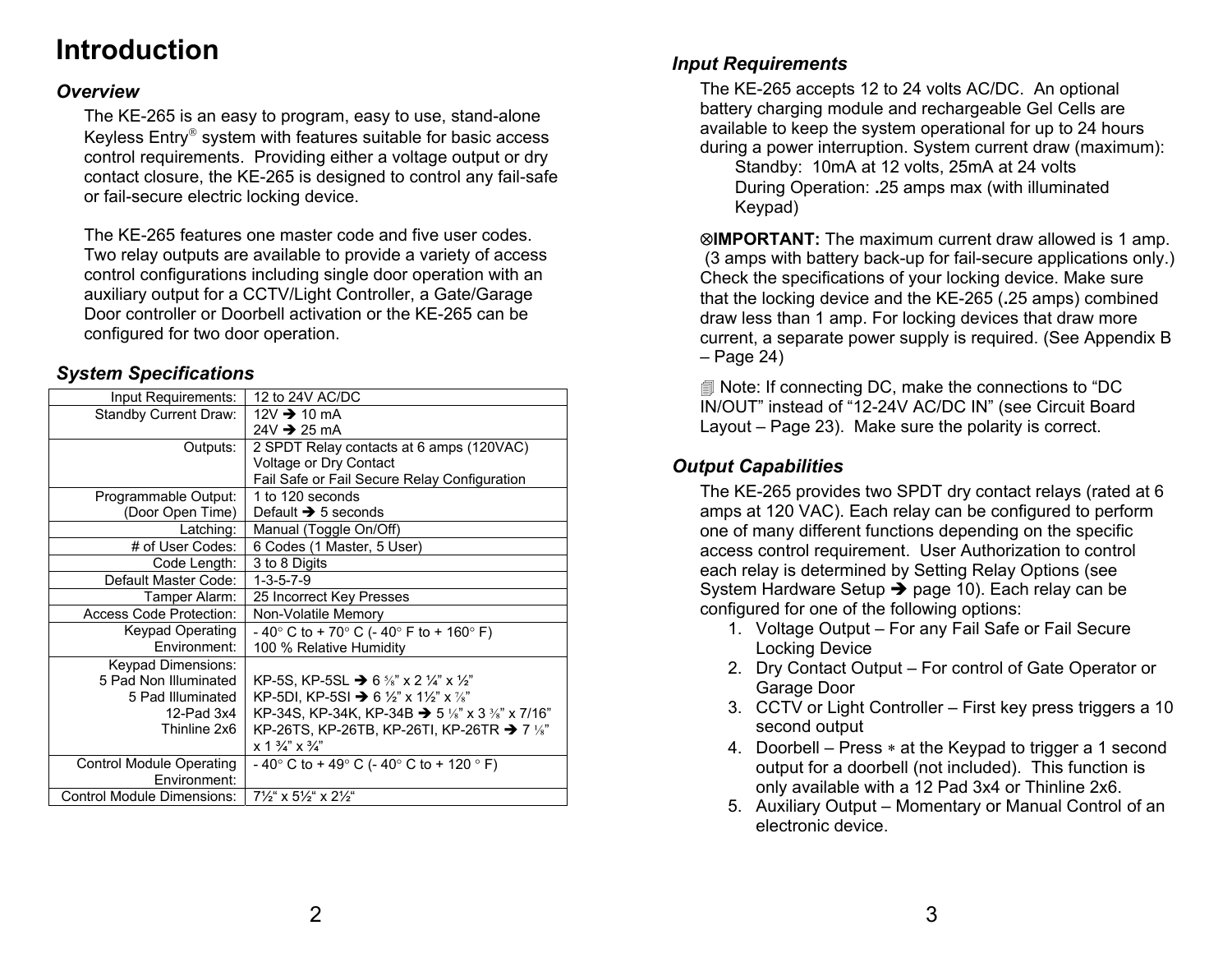most extreme environmental conditions. Operating temperatures can range from -40°C to +70°C (-40°F to 160°F). The KE-265 is compatible with any of the following Keypad styles/configurations:



| Part Number*   | Description                                      |
|----------------|--------------------------------------------------|
| $KP-5S$        | 5-Pad Stainless Steel                            |
| KP-5SL         | 5-Pad Stainless Steel w/ LED                     |
| KP-5DI         | 5-Pad Duranodic Illuminated                      |
| KP-5SI         | 5-Pad Stainless Illuminated                      |
| <b>KP-34S</b>  | 12-Pad 3x4 w/ Stainless Steel Bezel              |
| $KP-34B$       | 12-Pad 3x4 w/ Brass-Finished Bezel               |
| $KP-34K$       | 12-Pad 3x4 w/ Black Bezel                        |
| <b>KP-26TS</b> | Thinline 2x6 w/ Stainless Steel Overlay          |
| KP-26TB        | Thinline 2x6 w/ Brass Overlay                    |
| <b>KP-26TI</b> | Thinline 2x6 w/ Black Lexan® Illuminated Overlay |
| KP-26TR        | Thinline 2x6 w/ Braille Overlay                  |

\* Keypad Part Number is located on the back of the Keypad

# <span id="page-3-0"></span>**Preparing for Installation** *Keypad Options* All Essex Keypads are designed to perform reliably in even the

#### *System Components*

There are four primary components to be installed:

- 1. <u>The Keypad</u> should be mounted on the wall adjacent to the door. It should be on the same side as the door strike and about 4 feet above the floor.
- 2. The Control Module should be mounted inside the building near a power source. Typically the control module is hidden in a false ceiling or closet.



The control module must be located in an environmentally controlled area where the temperature remains between  $-40^{\circ}$ C and +49 $^{\circ}$ C (-40 $^{\circ}$  F and 125 $^{\circ}$  F.)

- 3. The Wiring Cable connects the keypad to the control module. It is important <u>not</u> to locate the cable adjacent to any wiring that carries line voltage. Included with the system is a 15-foot CL2 12 conductor jacketed wiring cable of which only 11 wires are used. If the Control Module must be located further than 15 feet from the Keypad, additional cable may be spliced. The maximum distance between the Keypad and the Control Module must not exceed 1,000 feet (250 feet for an Illuminated 5-Pad). For runs over 200 feet, 18 gauge wire should be used. Under 200 feet, 20 gauge is acceptable.
- 4. The Electric Strike/Other Locking Device(not included) connects to the KE-265's Main Relay output via a strike cable. (See Appendix B – Typical Wiring Diagrams. Page 24)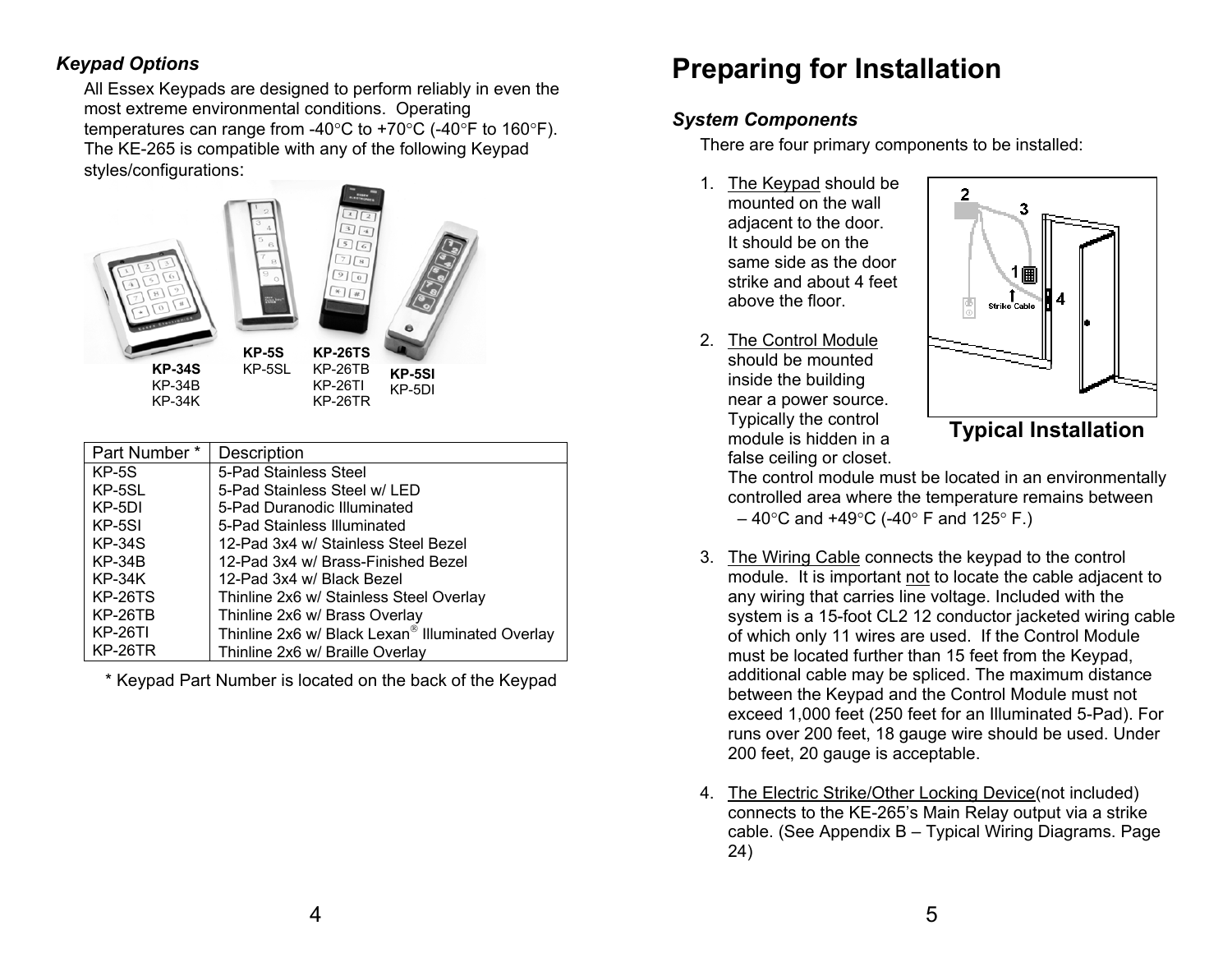# <span id="page-4-0"></span>**The Installation Procedure 6. Do NOT mount Keypad at this time.**<br>7. Proceed to Install the Wiring Cable.

- Medium sized, Phillips head 7/8" or 1" (25mm) drill bit screwdriver • 1/8" standard screwdriver  $\bullet$  1/2" (16mm) drill bit
- 

• 5/32" (4mm) drill bit (For 12-Pad 3x4)

• Drill

- 
- 3/16" (6mm) drill bit (For 5-Pads & Thinline 2x6)

and follow appropriate mounting instructions below. Keypad templates are included with each Keypad (except KP-34's) to assist with the installation.

#### Mounting Instructions 5 Pad Non Illuminated: KP-5S and KP-5SL

- 1. Select flat mounting surface 3" X 7".
- 2. Use "Template A" (included with the Keypad) to mark locations of holes A, B, and C.
- 3. Locate and drill the large hole marked "A". Hole must be at least 7/8" (22mm) diameter.<br>5. Bo NOT mount the keypad at this time. 6. Proceed to Install the Wiring Cable.<br>4. Hold the Keypad against the wall with the connector
- through hole "A". Check markings for hole "B". Re-mark if required. If using plastic anchors, drill hole "B" using 3/16" (6mm) bit. NOTE: Plastic anchors are provided for some mounting applications. If anchors are not used, holes "B" and "C" must be smaller than 3/16".
- 5. Using the template, verify the hole marked "C" is aligned will determine the fastening method required:
- 6. Install the metal mounting bracket into hole "C" with the wish to install the keypad. screw provided. **2.** Using the Thinline template, mark location of holes.
- 
- 8. Proceed to Install the Wiring Cable.

## Mounting Instructions 5 Pad Illuminated: KP-5DI and KP-5SI<br>1. Select a flat surface 1  $\frac{3}{4}$ " X 7".

- 
- 2. Use "Template B" (included with the Keypad) to mark holes A, B and C.
- 3. Locate and drill the large hole marked "A". Hole must be at least 7/8" (22mm) diameter.
- 4. Check markings for holes "B" and "C". Re-mark if required. Drill holes "B" and "C" using 3/16" (6mm) bit.
- Drill noies "B" and "C" using 3/16" (6mm) bit.<br>5. Install the metal mounting bracket with the screws 5. Install the metal mounting bracket with the screws provided.
- 
- 

# **Required Tools**<br>
You will need the following tools:<br>
The 3x4 keypad is designed to mount to a single gang

switchbox or on a wall, pedestal or any flat surface of at least 3  $\frac{1}{2}$  by 5  $\frac{1}{4}$ . The composition of the mounting surface will determine the fastening method required. If mounting to a surface other than a switchbox:

- **Prepare the Keypad for Installation**<br>There are different procedures for mounting each Keypad.<br>Locate the Keypad part number on the back of the Keypad<br>2 Drill the large hole for the Keypad connector using a 7/8
	- 2. Drill the large hole for the Keypad connector using a 7/8" (25mm) drill bit.
	- 3. Place the connector on the back of the keypad in the large hole. Mark the keypad mounting holes.
	- 4. Drill clearance holes in accordance with fastening method used. (If mounting to wood, drill small pilot holes and use #6 flat head wood screws provided. If mounting to metal, drill two 5/32" clearance holes for #6 flat head machine screws provided.)<br>5. Do NOT mount the keypad at this time.
	-
	-

#### Mounting Instructions Thinline 2x6: KP-26TS, KP-26TI, KP-26TB or KP-26TR

The Thinline 2x6 is designed for mullion mount applications. It can also be mounted on a wall, pedestal or any flat surface of at least 1  $\frac{3}{4}$ " by 7". The composition of the mounting surface

- and then drill hole "C".  $\overline{C}$ ".
	-
- 7. Do NOT mount Keypad at this time. 3. Drill the large hole using a 1" (25mm) drill bit.
	- 4. Place the connector on the back of the keypad in the large hole to verify that the mounting holes are aligned. Make adjustments if necessary.
	- 5. Drill mounting holes in accordance with fastening method used. If mounting to wood, drill small pilot holes and use #6 flat head wood screws provided. If mounting to metal, drill two 5/32" clearance holes for #6 flat head machine screws provided.
	- 6. Do NOT mount the keypad at this time.
	-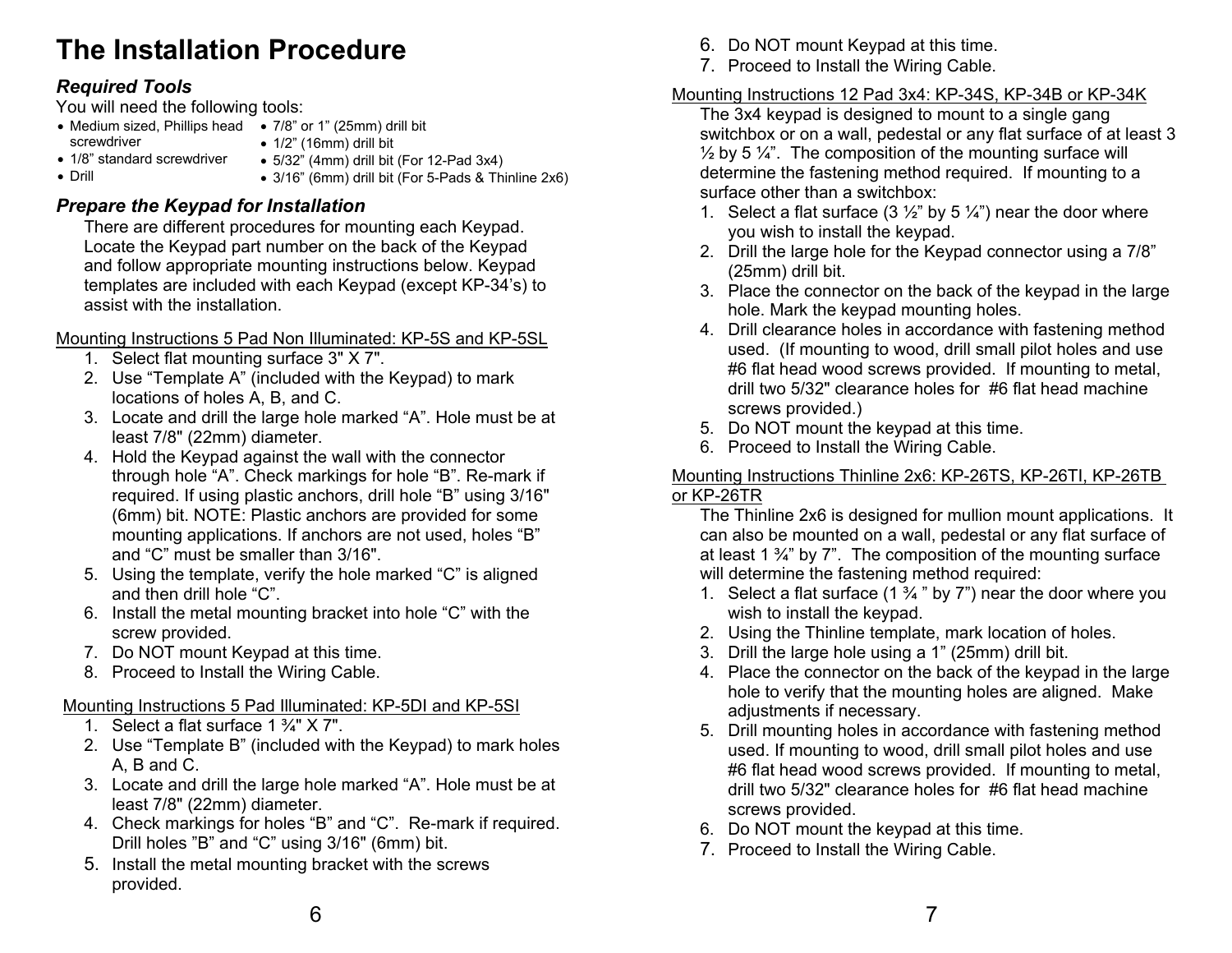#### <span id="page-5-0"></span>*Install the Wiring Cable*

- 1. Drill a ½" hole in the inside wall or ceiling where you want the cable to come through.
- 2. Pull the cable through the hole so the connector end goes to the keypad. Route it so there is minimal cable at the keypad.

 Note: Supplied with the system is a 12-conductor cable designed to connect the keypad to the control module. You will also need a three-conductor cable (not included) to connect the control module to the electric strike or other locking device.

### *Mount the Keypad*

- 1. Attach the wiring connector to the Keypad.
- 2. Attach the Keypad to the wall.
- 3. Do NOT attach the Keypad labels until the system is tested.

### *Prepare the Door for the Electric Strike*

Follow these instructions only if you are using an electric strike to unlock the door. If you are using the main relay to activate a garage door, automatic gate, etc., skip this section. The new electric strike should be checked to verify compatibility with existing door hardware prior to installation.

- 1. Remove existing strike.
- 2. Follow directions included with the strike for preparing the r ollow directions included with the strike for preparing the<br>doorjamb.<br>Do NOT mount the strike at this time in the strike of this time is the strike of this time is NOT required for User Code
- 3. Do NOT mount the strike at this time.

### *Installing the Control Module*

- 1. Connect the Wiring Cable to Terminal Strip "A" following the color sequence on the circuit board. (Appendix  $A -$ Page 23) NOTE: If the wiring cable has been cut shorter than 15 feet, the tan wire will become exposed. The tan wire is <u>NOT</u> used with the KE-265.
- be used for back up.<br>2. Connect 12 to 24 Volts AC to Terminal Strip "B" to screws be used for back up. marked "12-24V AC/DC IN". If using an Essex external AC Adaptor, connect BLUE and BROWN to the 12-24V input screws. Connect GREEN to the "EARTH" screw on Terminal Strip "A". Plug adapter into a grounded (three terminal) receptacle.

 Note: If connecting DC, make the connections to "DC IN/OUT" instead of "12-24V AC/DC IN". Make sure the polarity is correct.

⊗ **IMPORTANT:** The "EARTH" screw terminal on Terminal Strip "A" should be connected to a true earth ground for proper system protection and operation.

### *Connecting the Locking Device*

Connect the electric locking device to Terminal Strip "B" as outlined in the Typical Wiring Diagram (Appendix B – Page 24). Any 3 conductor, 18 gauge wire can be used to connect the Control Module to the Locking Device. Included with each system are two MOV's (metal oxide varistor). The function of the MOV is to absorb any inductive kickback from the locking device, protecting the circuit board. The MOV's have been installed under the relay contact screws and can be left there for normal "FAIL SECURE" lock operation. For "FAIL SAFE" locks, move one leg from the "N.O." screw to the "N.C." screw (see Appendix B). **If possible, install the MOV closer to the electric lock.** If switching voltages higher than 36V, remove the MOV. To provide proper grounding, connect the  $3<sup>rd</sup>$  wire from the body of the locking device to the "EARTH" screw on Terminal "A"

retention, you may wish to connect an optional Essex battery charging module (part no. BC-01) and rechargeable Gel Cells to the KE-265 to provide operation during a power interruption.

 Note: Although the system will operate on DC input, DC will not charge the batteries for backup. If you require battery back up, make sure your input is AC. Rechargeable batteries must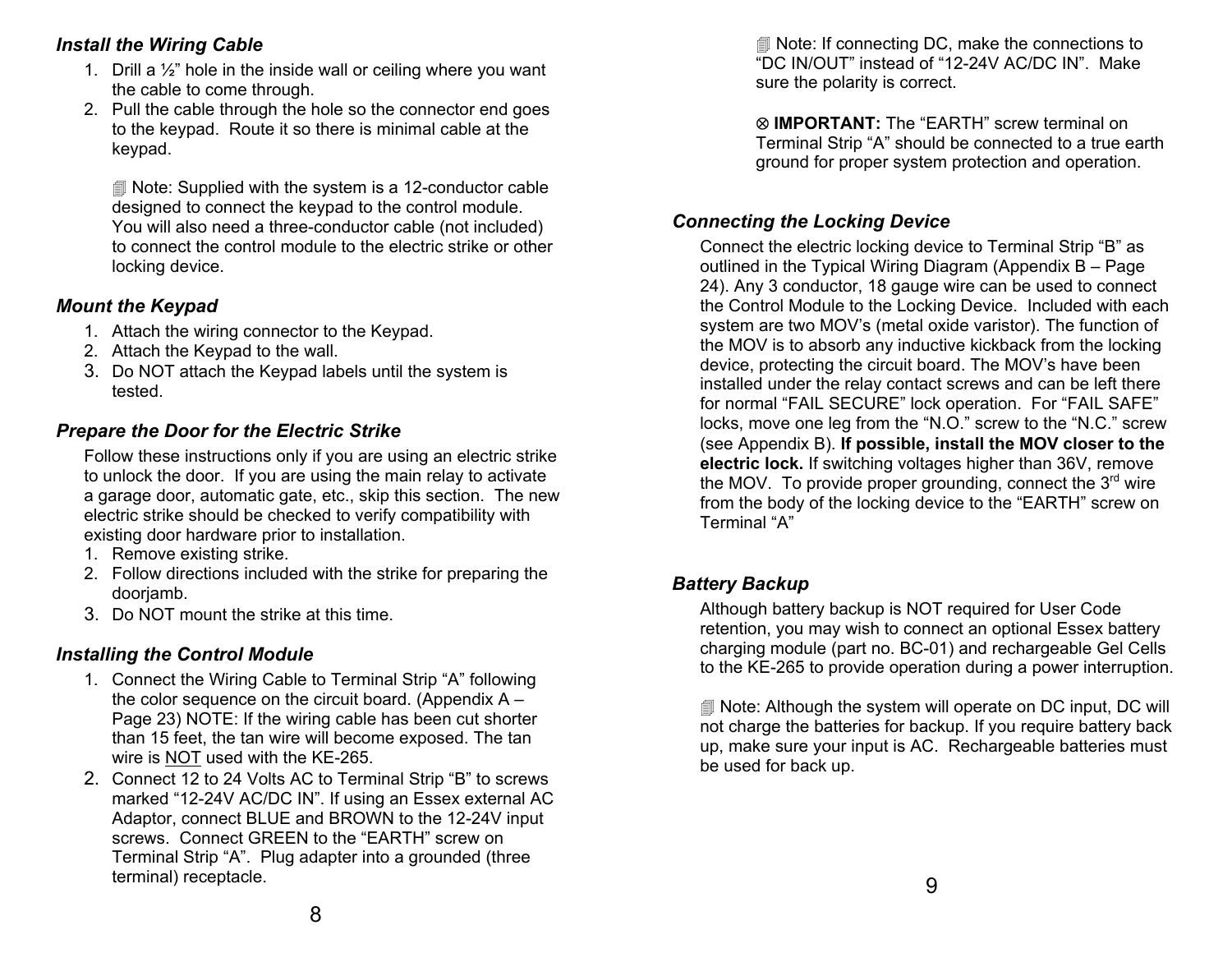## <span id="page-6-0"></span>**System Hardware Setup**

In some cases, it may be necessary to control the door from a<br> **In some cases, it may be necessary to control the door from a**<br> **In some cases** in the **Integral of the Control of the Control of the Control of the Control o** remote area such as a security station or reception desk. The KE-265 provides for a Remote By-Pass (Exit Switch) or Keypad override. This can be accomplished by connecting a normally <u>open</u> switch to the "REMOTE" screw terminals on the circuit board (Appendix A – Page 23). When the Remote By-Pass switch is depressed, the contact bypasses the Keypad and activates the relay tied to "1, 2 UNLOCK" (see Setting Relay Options). The relay is activated for the same time length as the programmed Door Open Time (see Programming Door Open Time).

### *Anti-Tailgating*

Some security applications require stricter door monitoring. Anti-tailgating can be accomplished by installing a normally closed door monitor switch to the "DOOR MONITOR" screw terminals on the circuit board (Appendix A). This switch may be the output of a latch monitor switch, a monitor maglock or an alarm switch that senses door movement. When this switch opens, it will relock the door. (Note: If a door monitor switch is NOT used, you must jump the "MONITOR" screw terminals with the factory installed wire.)

### *Setting Relay Options*

The KE-265 provides a variety of options for configuring both relays. These options include User Unlock Authorization, Latching Authorization and CCTV/Doorbell setup. Configuring these options is accomplished by setting jumpers on the Control Module circuit board. To set relay options, first locate the relay jumpers (3 rows of 7 pins). Next to each set of three pins, there is a description of the option to be configured. Placing jumpers across the 1st & 2nd pins, the 2nd & 3rd pins or no pins at all determines how each option is configured.

To set an Option for **No Relay →** Don't place jumper across 1<sup>st</sup> & 2<sup>nd</sup> or  $2^{nd}$  &  $3^{rd}$  pins. To set an Option for **Relay #1 →** Place jumper across 2<sup>nd</sup> & 3<sup>rd</sup> pins. To set an Option for **Relay #2 →** Place jumper across 1<sup>st</sup> & 2<sup>nd</sup> pins.

- The Factory Default Settings are shown here:<br>1. All User Unlock Authorization<br>is configured for Relay #1 **Factory Default Settings** is configured for Relay #1 **Factory Default Settings** (Master Code and Users 1,2 and Users 3,4,5).
	- 2. No Code is set for Latching Authorization of either relay.
	- 3. Neither CCTV nor DOORBELL is active.

User Unlock AuthorizationPlacing jumpers across the first 3 sets of pins (MASTER UNLOCK, 1,2 UNLOCK or 3,4,5 UNLOCK) determines which relay (if any) each User Group is authorized to activate.

When a valid code is entered. the door will remain unlocked for the programmed Door

Open Time. (See Programming Door Open Time) Example:

- 1. Placing a jumper across the  $2^{nd}$  and  $3^{rd}$  pins of the "MASTER UNLOCK" option allows the master code to activate (unlock) Relay #1.
- 2. Placing a jumper across the  $1<sup>st</sup>$  and  $2<sup>nd</sup>$  pins of the "1,2 UNLOCK" option allows User Code 1 and User Code 2 to activate Relay #2.
- 3. Leaving a jumper off the "3,4,5 UNLOCK" option prevents User Code 3, User Code 4 and User Code 5 from activating either relay.



#### **Ex: User Unlock Authorization**

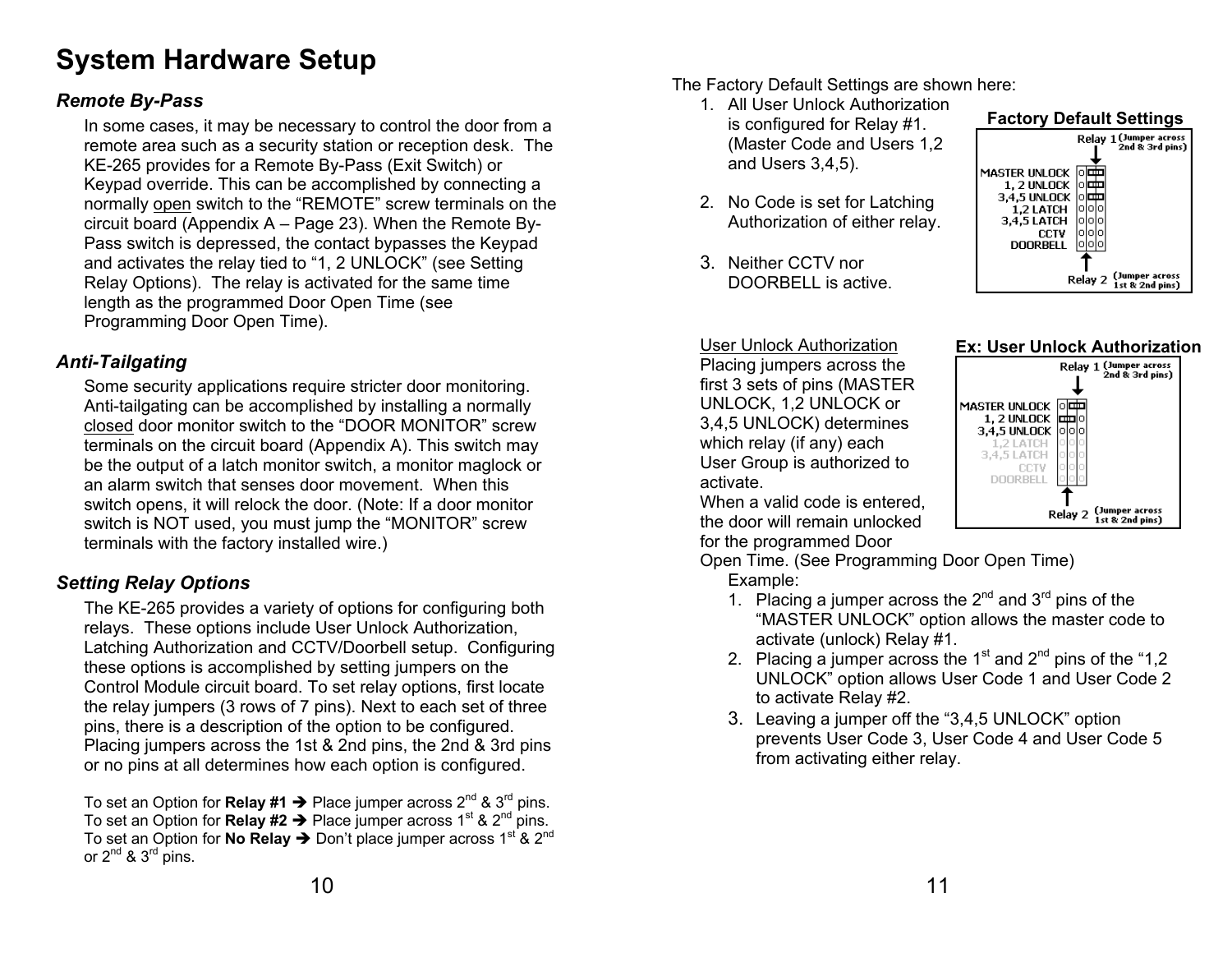#### <span id="page-7-0"></span>Latching Authorization

and  $5<sup>th</sup>$  set of pins (1,2 LATCH or 3,4,5 LATCH) determines which relay (if any) each User Group is authorized to manually latch.

#### How to Latch

When a valid code is entered on the keypad followed by "7", the Latch



Authorization relay for that particular User Group will energize and remain energized until a valid code followed by "7" is entered again.

#### Example:

- 1. Placing a jumper across the 1<sup>st</sup> and  $2^{nd}$  pins of the "1, 2 LATCH" option allows User 1 and User 2 to Latch Relay #2.
- 2. Leaving a jumper off the "3,4,5 LATCH" option prevents User 3, User 4 and User 5 from latching either relay.

 Note: Because the Master Code is primarily used to program User codes, the Master Code does not have Latching Authorization.

#### CCTV/Doorbell Setup

Placing jumpers across the  $6<sup>th</sup>$  or 7<sup>th</sup> set of pins (CCTV or DOORBELL) determines which relay (if any) will be used to activate a CCTV or Doorbell.

> CCTV Operation: If either relay is configured to activate a CCTV, any key press on the Keypad triggers a 10 second output.



Doorbell Operation: If either relay is configured to activate a doorbell, pressing ∗ at the Keypad triggers a 1 second output. (Doorbell only functions with 12-Pad 3x4 or Thinline 2x6)

### 2<sup>nd</sup> Door Operation

The KE-265 has been designed to provide 2 door operation with one or more Keypads. With this configuration, certain codes will activate Relay #1 and certain codes will activate Relay #2. (Connect Relay #2 to the 2<sup>nd</sup> Locking Device)

#### **Ex: 2 Door Configuration**



Example:

- 1. Placing a jumper across the  $2^{nd}$  and  $3^{rd}$  pins of the "MASTER UNLOCK" option allows the master code to activate (unlock) Relay #1.
- 2. Placing a jumper across the  $2^{nd}$  and  $3^{rd}$  pins of the "1,2 UNLOCK" option allows User Code 1 and User Code 2 to activate (unlock) Relay #1.
- 3. Placing a jumper across the  $1<sup>st</sup>$  and  $2<sup>nd</sup>$  pins of the "3,4,5 UNLOCK" option allows User Code 3, User Code 4 and User Code 5 to activate (unlock) Relay #2
- 4. In this example, User Code 1 and User Code 2 have also been given Latching Authorization for Relay #1.

**I** Note: In order for 2 Door configuration to operate correctly, be sure to <u>remove</u> any jumpers across the <u>CCTV</u> option and the <u>Doorbell</u> option.

#### *Tamper Alarm Lockout*

A person attempting to gain entry by guessing the code and pushing 25 wrong digits will cause the KE-265 to go into tamper alarm mode. The Keypad will beep constantly for 30 seconds during which time the door will remain locked and no keypad functions can be performed.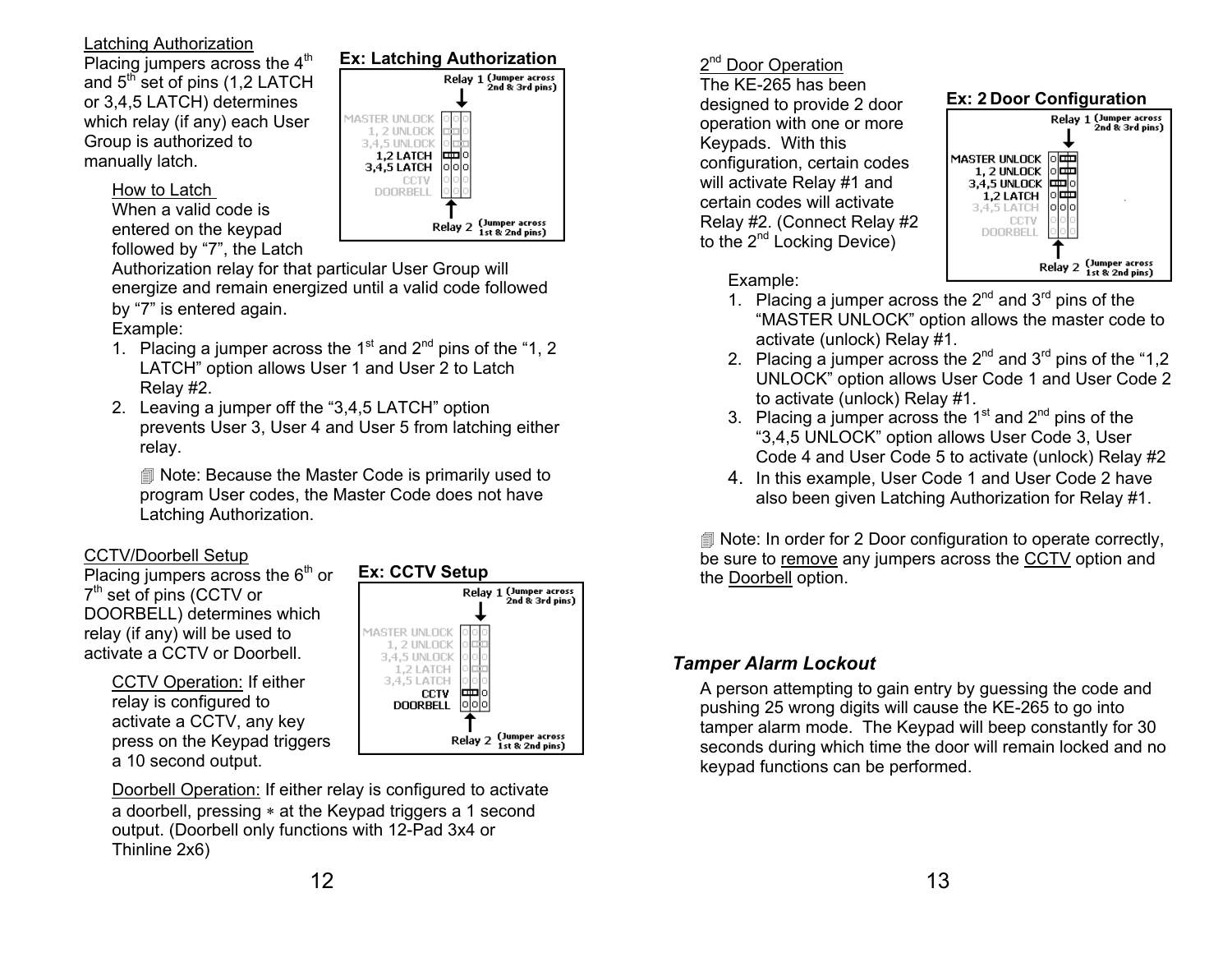## **System Programming** <br>*Programming the Master Code*

## To Program/Change the Master Code: *Overview of System Code Programming* 1. Select a 3 to 8 digit code that will be used for the

There are TWO levels of codes for the KE-265 system.

- 1. The Master Code (used to open the door and for programming User Codes)
- 

### **IMPORTANT:** Notes to remember before programming: beep rapidly 4 times)

- 1. All codes must be 3 to 8 digits.
- 2. All codes must be different from each other. Note: 5-Pad Keypads have two digits on each pad. The system reads these numbers as the same. For example: 1-3-5-7-9 is the same as 2-4-6-8-0.
- 3. Do not program codes, which are part of other codes. For example: User Code  $1 \rightarrow 1-2-3-4-5$  and User Code  $2 \rightarrow 1-2-3$
- 4. During programming, the system resets after 5 seconds if a number is not entered. Do not let more than 5 seconds elapse between entries or the system will reset and you will have to start over. *Overview of User Codes*

### *Overview of the Master Code*

Knowledge of the Master Code is the highest privilege granted to a user of the KE-265 system. There is only <u>one</u> master code, which is used to program each of the 5 User Codes. The factory default Master Code, "1-3-5-7-9", can be used for initial programming but should be changed to a unique 3 to 8 digit code.

The Master Code can be configured to activate either Relay #1 or Relay #2 depending on how the system hardware is set up (see Setting Relay Options  $\rightarrow$  page 10). However, the Master Code <u>cannot</u> be configured to Latch either relay.

- 
- 2. Locate the Control Module, remove the cover and 2. User Codes (used by personnel to open the door) locate the "PROGRAM" switch on the circuit board.
	- 3. Press the PROGRAM switch once \*. (The Keypad will
	- 4. At the Keypad, enter 1-1-1-9 to open the memory (you will hear three rapid beeps) and immediately enter your new Master code.

(Do not let more than five seconds elapse between entries or the system will reset!!!)

5. After entering your new code, wait five seconds for the 3 reset beeps.

\* Once the PROGRAM switch has been pressed, you have 2 minutes to begin programming.

There are a total of 5 User codes (also called Secondary Codes) that can be programmed into the KE-265. User Codes can vary in length from 3 to 8 digits. Each User Code is programmed into one of 5 User Locations. These Locations are as follows:

| User #                           | User Location |  |
|----------------------------------|---------------|--|
| User Code $1 \rightarrow 1$ -1-1 |               |  |
| User Code 2 $\rightarrow$ 1-1-3  |               |  |
| User Code $3 \rightarrow 1-1-5$  |               |  |
| User Code $4 \rightarrow 1-1-7$  |               |  |
| User Code 5 $\rightarrow$ 1-1-9  |               |  |

Once a User Code has been programmed into a User Location, the User Code can be easily changed or deleted from the system (see Programming User Codes). Latching and User Code Unlocking Authorization is determined by how each relay is configured. (see Setting Relay Options  $\rightarrow$  page 10)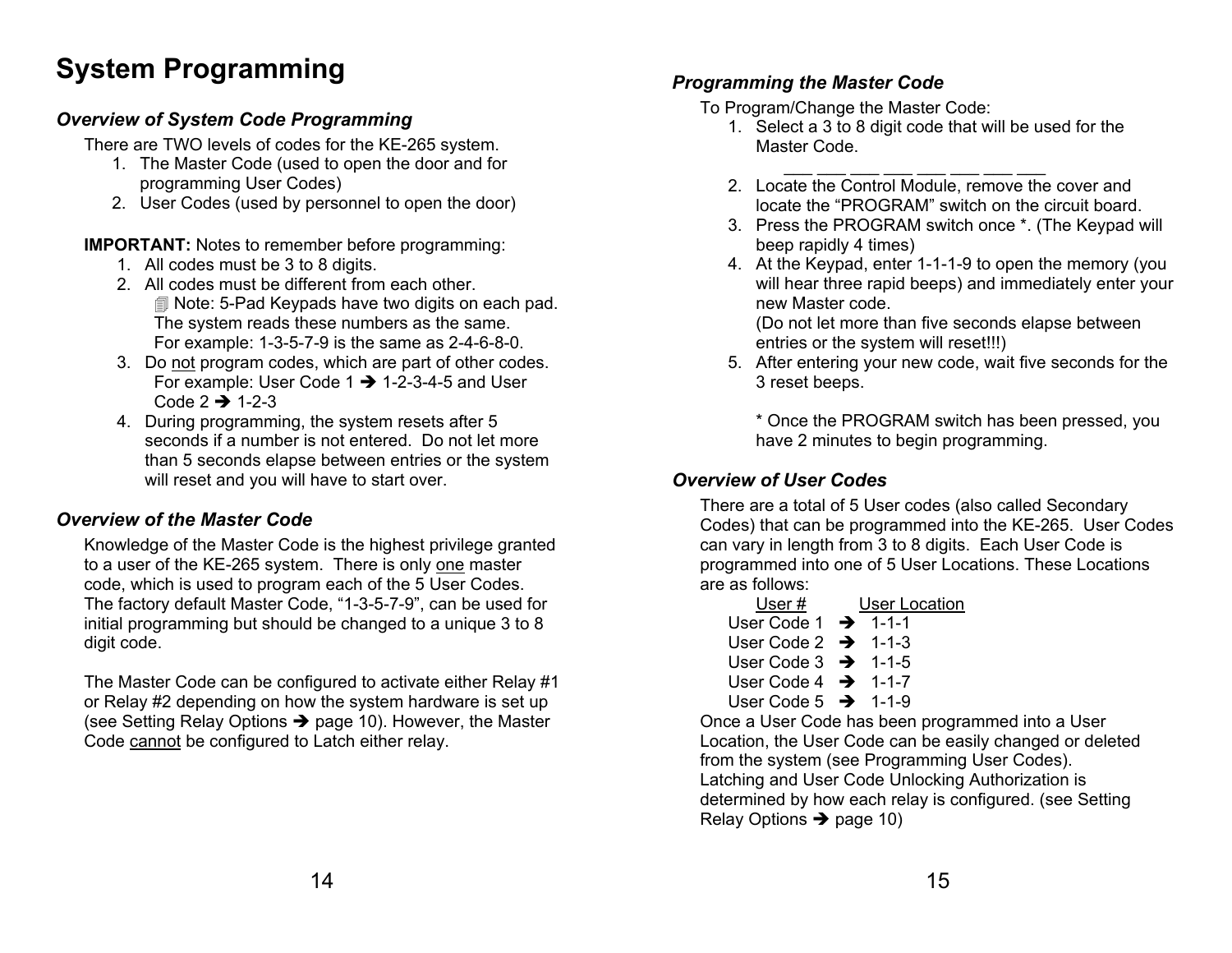### <span id="page-9-0"></span>*Programming User Codes*

To Program a New User Code or Change an Existing User Code:

- 1. Choose a new 3 to 8 digit code that will be used for this User Code.
- 2. Decide which User Location to place this User Code (see Overview of User Codes)
- 3. Enter the Master Code, followed by the User Location (you will hear three rapid beeps) and immediately enter the new User Code. (Do not let more than five seconds
- 4. After entering your new code, wait five seconds for the 3 reset beeps.

To Delete a User Code

- 1. Enter the Master Code, followed by the User Location of the User Code you want to delete (you will hear three rapid beeps). Example: 1-3-5-7-9 1-1-1
- locate the Control Module, remove the cover and<br>any digits until you hear 3 reset beeps) any digits until you hear 3 reset beeps) any digits until you hear 3 reset beeps) 3. Press the PROGRAM switch once \*. (The Keypad wil

### **Programming Door Open Time Default**  $\rightarrow$  **5 seconds** *Deep rapidly 4 times*)

To Program/Change the Door Open Time for the **Master Code and User Code 1 and 2**:

1. First determine the length of time you wish to program as the Door Open Time for these users. This is the length of time the door will remain open after a valid Master Code, User Code 1 or User Code 2 has been entered into the system.

 Note: For controlling a garage door or electric gate, you will need to set the door open time to 1 second

- 2. Locate the Control Module, remove the cover and locate the 3 reset beeps.<br>locate the "PROGRAM" switch on the circuit board.
- 3. Press the PROGRAM switch once \*. (The Keypad will beep rapidly 4 times)
- 4. At the Keypad, enter 1-1-1-7 to open the memory (you will hear three rapid beeps) and enter a combination of "1's" (for every one second increment) and

"5's" (for every five second increment) that equal your desired Door Open Time. Each valid key press (a "1" or <sup>a</sup>"5") will generate a double beep. (Do not let more than five seconds elapse between entries or the system will reset!!!)

 $\rightarrow$  17 seconds

5. After entering your Door Open Time, wait five seconds

elapse between entries or the system will reset!!!)<br>Example: 1-3-5-7-9 1-1-1 1-2-3-4<br>After entering your new code wait five seconds for the state of the seconds of the seconds for the seconds for the seconds for the second

as the Door Open Time for these users. This is the length of time the door will remain open after a valid User Code 3, User Code 4 or User Code 5 has been entered into the system.

 Note: For controlling a garage door or electric gate, you will need to set the door open time to 1 second.

- 2. Locate the Control Module, remove the cover and
- 
- <sup>Î</sup> **5 seconds** 4. At the Keypad, enter 1-1-1-5 to open the memory (you will hear three rapid beeps) and enter a combination of "1's" (for every one second increment) and "5's" (for every five second increment) that equal your desired Door Open Time. Each valid key press (a "1" or a "5") will generate a double beep. (Do not let more than five seconds elapse between entries or the system will reset!!!)

 $\rightarrow$  7 seconds

5. After entering your Door Open Time, wait five seconds

 Notes: \* Once the PROGRAM switch has been pressed, you have 2 minutes to begin programming. You will hear a double beep with each valid key press. Once you begin entering the combination of 1's and 5's do not let more than five seconds elapse between entries or the system will reset!!! Maximum Door Open Time is **120 seconds**.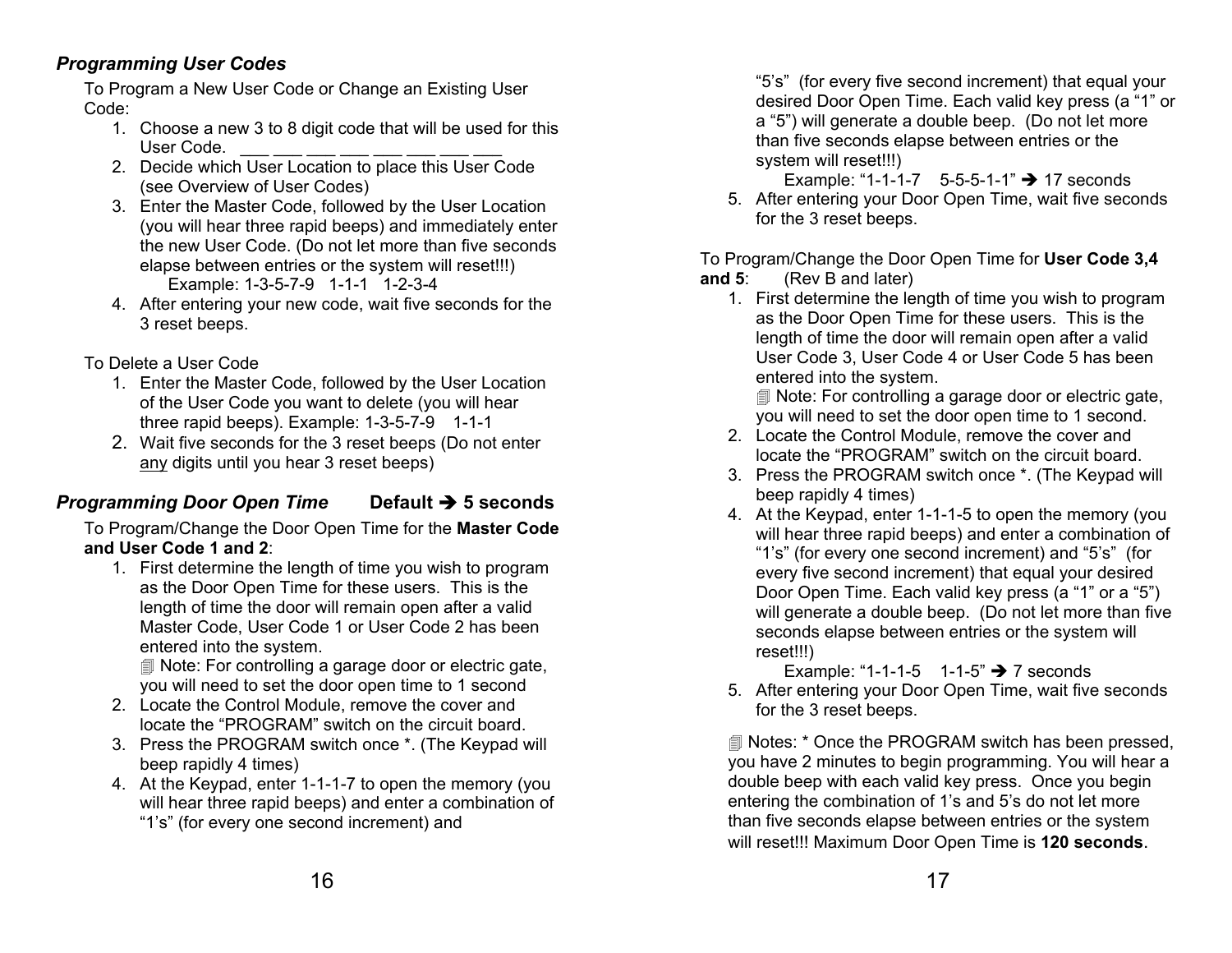## <span id="page-10-0"></span>**T roubleshooting**

These are a few troubleshooting suggestions to help assist with any problems you may experience. If the problem continues or is not answered here, please call Essex technical support at (800) KEYLESS  $\rightarrow$  (800) 539-5377. You can also visit Essex anytime at keyless.com or send email to support@keyless.com. The existing Installation:

#### **I Changed or Deleted a code, but the old code still unlocks the door**

Remember there are a total of 6 User Codes for the KE-265. Make sure you changed the desired code. If you changed the Master Code, the other User Codes will still work. If in doubt, it is recommended you reprogram the master code and delete all 5 user codes. Then program any new user codes. (See System Programming page 14)

## **The Keypad beeps normally but the door does not unlock If the Door opens with the first press on the Keypad**<br>If the unit has just been installed, check the CCTV jumper

For a new installation:

1) Check the specifications of your power supply and locking device. (See Input Requirements page 3.)

> **Note: If you are connecting 12VDC, make the connections to "DC IN/OUT" instead of "12-24V AC/DC IN" (see Circuit Board Layout - Page 23). Make sure polarity is correct.**

2) Test the wiring hookup to the <u>primary</u> locking device (the device connected to User Code 1, 2 Unlock). On the control module circuit board, locate and momentarily short the screws for "REMOTE"(See page 23). This will activate the output (same as if you enter a valid programmed code at the Keypad).

> If this test does <u>not</u> activate the lock, check the lock wiring (see Typical Wiring Diagrams - page 24). If your wiring is correct, check the KE-265 relay settings (see Setting Relay Options - page 10).

If this test does activate the output (you should hear the relay click and the locking device should unlock), reprogram the Master Code and User Codes. Review Overview of System Code Programming (Page 14).

Remember that all six codes have to be different from each. It is also important not to let more than 5 seconds elapse between button presses or the system will reset and you will have to start over.

There are typically two reasons for code loss: static or inductive kickback. There is no way to determine if the system has been affected by either of these, however, you can reprogram the system codes as described in User Code Programming. It is very important the system is properly grounded and the MOV has been installed, otherwise static and code loss may be an ongoing problem.

(see Setting Relay Options – Page 10). If you do not have a CCTV connected to the KE-265, make sure the CCTV jumper is NOT installed across the 1<sup>st</sup> and  $2<sup>nd</sup>$  pins or the  $2^{nd}$  and  $3^{rd}$  pins.

#### **Keypad is completely dead**

Interrupted Power - First check your power supply to see that power has not been cut off. Using a voltmeter, check the incoming voltage on terminal strip "B" (12-24V AC/DC IN). If the voltage reads low, the electric locking device may be drawing too much current. To test, remove the wires to the device and recheck the voltage. If the voltage now reads normal, check the current draw of the locking device and make sure it falls within the system specifications (see Input Requirements – page 3).

Blown Fuse - Check the fuse on the circuit board. The purpose is to protect the power supply and circuitry. If your locking device is drawing too much current or there is a short, the fuse will blow. Replace with a 2 amp slo blo only. A spare fuse is provided in the spare parts kit. Although the fuse may appear intact, it is best to check with a voltmeter.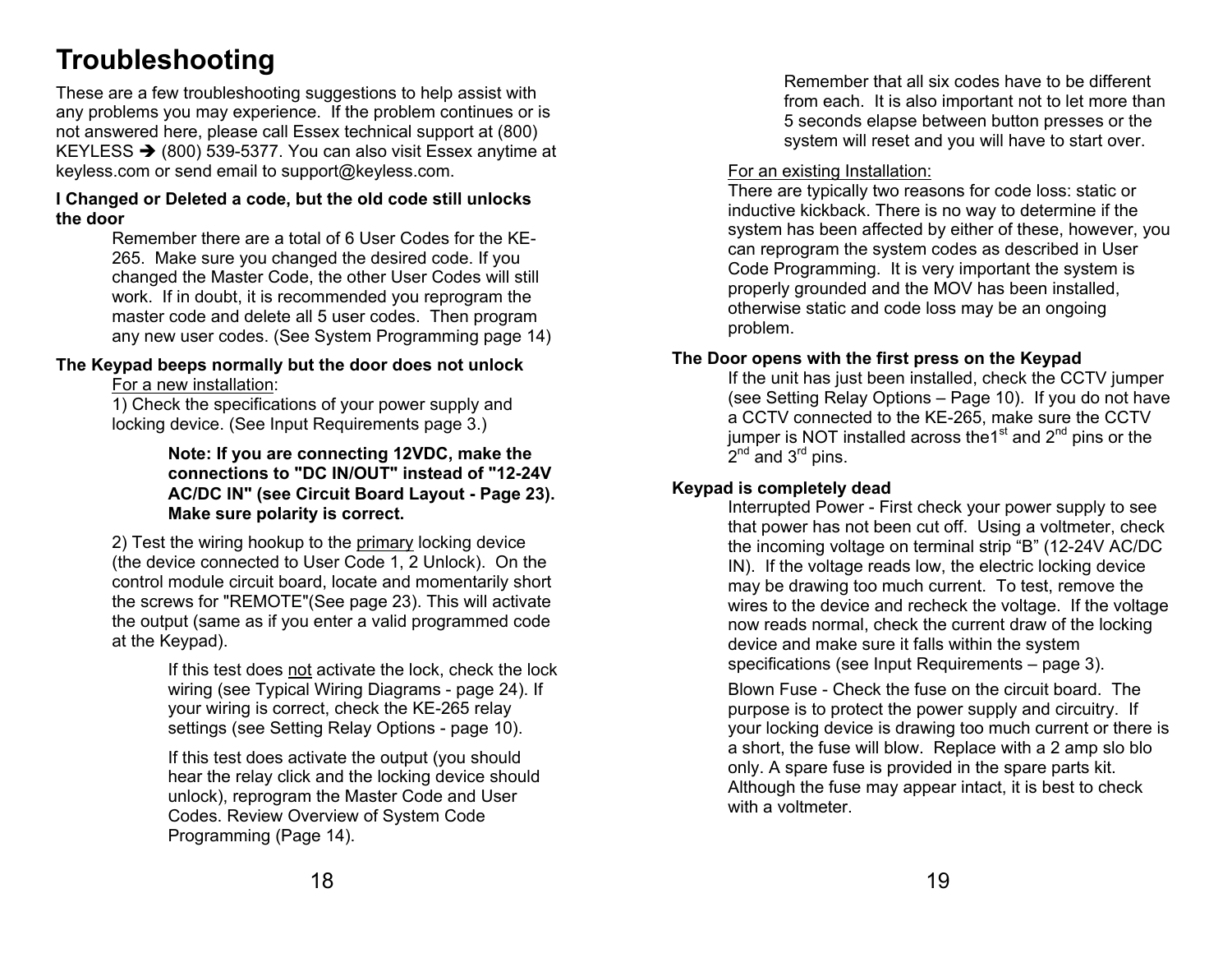Constant Beeping - If the beep is consistently every 5 seconds, put a **.**1*uf* 16v (or higher) ceramic capacitor across wires 3 & 10 (black, violet) on terminal strip "A".

Random Beeping - Check for bad circuit ground going to the keypad. Is the black wire from the wiring cable securely on the back of the keypad. Also check EARTH ground.

## **Rep airs and Warranty**

#### *Repair Policy*

Should it be necessary for a component or a system to be returned for repair, it <u>must</u> be accompanied with an RA# (Return Authorization Number) from the factory. All returns must be sent to the factory <u>freight prepaid</u>. Collect shipments will not be accepted at any time. Standard turnaround time is ten (10) working days from the date of receipt. All repairs will be returned UPS Ground (or equivalent). Any other shipping requests or instructions will be at the customer's expense.

At the factory's discretion, warranty repairs will include repair or replacement, update and testing. Returns and repairs out of the warranty period or in warranty with damage not covered under warranty shall be subject to a repair charge. All non-warranty repair freight charges are paid for by the customer. Non-warranty repair charges are returned COD. (Factory Authorized Distributors are subject to standard terms).

A return authorization number may be obtained by calling Essex transportation charges replaced by the Buyer. Electronics Incorporated at (800) 539-5377. Returns should be sent freight prepaid to:

Carpinteria, CA 93013-2918 Attn.: RA# \_\_\_\_\_\_\_\_\_\_\_\_\_\_\_

#### <span id="page-11-0"></span>**Keypad beeps all by itself** *5 YEAR LIMITED WARRANTY Effective Date 3/17/03*

Essex Electronics, Incorporated warrants that at the time of original purchase from Essex Electronics, Incorporated, the KEYLESS ENTRY® Coded Access System or KTP Series keypad will be free from defects in workmanship and material, but that the Buyer's remedies under this Warranty shall be limited to the following, running from the date of purchase:

fastened to screw #3 on Terminal A? Check for bent pins 5 Years – Full Warranty Limited to repair or replacement at Seller's election.

This warranty shall apply only if Buyer gives Essex Electronics, Incorporated written notice of the defect, at the address listed below, within five years of the date of sale. No warranty shall extend to any replacement furnished under this warranty beyond the unexpired portion of original part warranty given on the original part or system, which has been replaced. Essex Electronics, Incorporated's liability and Buyer's remedy under this warranty is limited to the repair or replacement at Seller's election of the KEYLESS ENTRY® Coded Access System or KTP Series keypad, or parts thereof, returned to Essex Electronics, Incorporated at Buyer's expense and shown to Essex Electronics, Incorporated's reasonable satisfaction to have been defective.

This express warranty extends only to the original retail or wholesale Buyer and the original place of installation. It does not apply if the KEYLESS  $ENTRY^{\circledast}$ Coded Access System or KTP Series keypad, or parts thereof, is installed in violation of the applicable codes or ordinances, or is not installed in accordance with our instructions, is damaged by lightning or Act of God, or is misused, damaged by accident, altered or disconnected. In no event shall Essex Electronics, Incorporated be liable for any damage to persons, property or area surrounding the installation site caused by any malfunction of the KEYLESS ENTR

Each replacement KEYLESS ENTRY® Coded Access System or KTP Series keypad or replacement part to be furnished under this warranty shall be provided for at our factory listed below. We will not pay, nor be responsible for, shipping, transportation or delivery charges, or other cost of removal of a defective KEYLESS ENTRY® Coded Access System or KTP Series keypad or installation of a replacement KEYLESS ENTRY® Coded Access System or KTP Series keypad. The original of any system replaced under this warranty shall become our property, and as such will, at our request, be returned to our factory with

Essex Electronics, Incorporated reserves the right to discontinue a product for any reason, without notice, at any time. If a product that has been discontinued proves defective, within the terms expressed in this Limited Warranty, a substitute product may be provided at the Seller's election, as a replacement for<br>
1130 Mark Avenue<br>
1130 Mark Avenue

Notice of any defect must be sent to Essex Electronics, Incorporated, 1130 Mark Avenue, Carpinteria, California, 93013, USA and must include the date code of the unit, description of the defect and factory assigned Return Authorization #.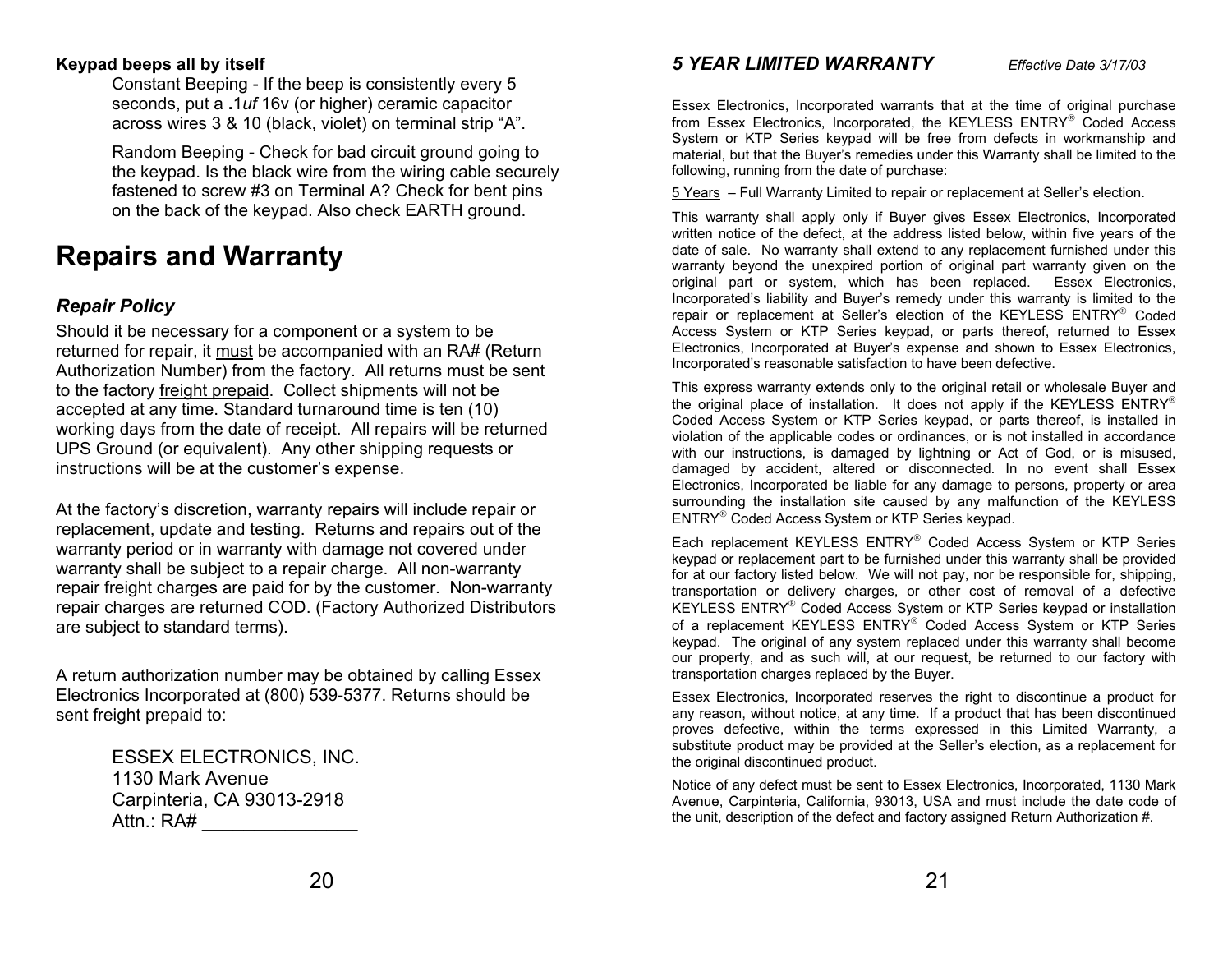Upon receipt of such notification, Essex Electronics, Incorporated will determine whether to repair or replace. We also reserve the right to have our representative make any inspection or repairs, or furnish replacements.

#### **DISCLAIMER OF WARRANTIES: LIMITATION OF BUYER'S REMEDIES**

EXCEPT FOR THE REPAIR OR REPLACEMENT AT SELLER'S OPTION WHICH IS EXPRESSLY SET FORTH ABOVE, ESSEX ELECTRONICS, INCORPORATED EXTENDS NO WARRANTY OF ANY KIND, EXPRESS OR IMPLIED, AND DISCLAIMS ANY IMPLIED WARRANTY OF MERCHANTABILITY OR SUITABILITY FOR PURPOSE FOR WHICH SOLD, WITH RESPECT TO THE KEYLESS ENTRY CODED ACCESS SYSTEM OR KTP SERIES KEYPAD. EXCEPT FOR THE LIMITED REPAIR OR REPLACEMENT SPECIFIED ABOVE, UNDER NO CIRCUMSTANCES WILL ESSEX ELECTRONICS, INCORPORATED BE LIABLE TO BUYER UNDER OR IN CONNECTION WITH ANY MANUFACTURE OR SALE OF THE KEYLESS ENTRY<sup>®</sup> CODED ACCESS SYSTEM OR KTP SERIES KEYPAD UNDER ANY TORT, NEGLIGENCE, STRICT LIABILITY, CONTRACT OR OTHER LEGAL OR EQUITABLE THEORY, OR FOR INCIDENTAL OR CONSEQUENTIAL DAMAGES, OR BUYER'S COST OF EFFECTING INSURANCE COVERAGE.

THE FOREGOING LIMITED WARRANTY EXPRESSED HEREIN CONSTITUTES THE SOLE AND ENTIRE WARRANTY WITH RESPECT TOTHE KEYLESS ENTRY® CODED ACCESS SYSTEM OR KTP SERIES KEYPAD AND IS IN PLACE OF ANY AND ALL OTHER WARRANTIES, EXPRESS OR IMPLIED.

THIS WARRANTY MAY NOT BE EXPANDED OR EXTENDED BY ANY ORAL REPRESENTATION, WRITTEN SALES INFORMATION, ADVERTISING, DRAWINGS OR OTHERWISE. ESSEX ELECTRONICS, INCORPORATED IS NOT RESPONSIBLE HEREUNDER FOR INCIDENTAL DAMAGE TO PERSON OR PROPERTY, OR OTHER INCIDENTAL OR CONSEQUENTIAL DAMAGES. THE REMEDIES OF THE BUYER SHALL BE LIMITED TO THOSE PROVIDED IN THIS LIMITED WARRANTY TO THE EXCLUSION OF ANY AND ALL OTHER REMEDIES, INCLUDING, WITHOUT LIMITATION, INCIDENTAL OR CONSEQUENTIAL DAMAGES.

This Limited Warranty shall be governed by and interpreted in accordance with the California Uniform Commercial Code and by the procedural laws of the State of California. Any lawsuit or other action which arises out of, relates to, or is in connection with the manufacture or sale of the KEYLESS  $ENTRY^{\circ}$  CODED ACCESS SYSTEM OR KTP SERIES KEYPAD shall be governed by California law, and the venue for any such action shall be the Superior Court of the State of California in and for Santa Barbara County, California.

This warranty excludes elevator and vehicle Keyless Entry Access Control Systems. A separate warranty applies to Keyless Entry systems manufactured for these applications.

## **Appendix A – Circuit Board Layout**